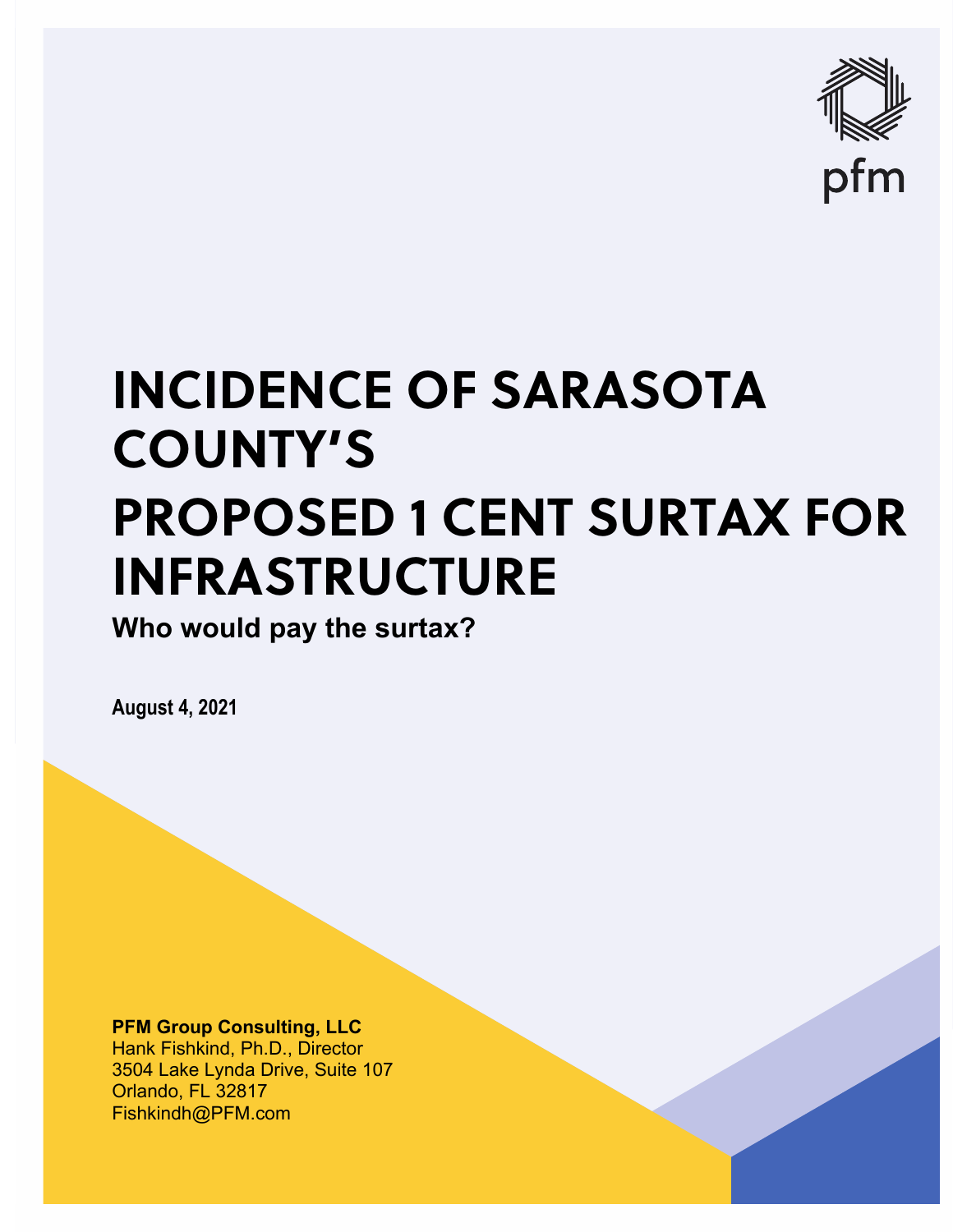

## **1.0 Introduction**

Sarasota County voters authorized a 1-cent sales surtax to fund infrastructure projects. The 1-cent sales surtax applies to the first \$5,000 of any purchase that is subject to the State sales tax. Proceeds from the surtax can only be used to invest in public infrastructure projects such as parks, roads, sidewalks, libraries, and schools. Surtax funds cannot be used to pay general operating expense of the County.

Sarasota County has commissioned this study by PFM Group Consulting, LLC ("PFM") to quantify the share of the surtax that would be paid by non-residents, including tourists. PFM has developed and applied a reliable methodology to quantify surtax payments by non-residents based on three complimentary approaches: (1) survey and analytical; (2) comparable county; and (3) regression.

#### **2.0 Methodology and Results**

#### **2.1 Overview**

PFM utilized three methodologies to quantify the percentage of County sales taxes collected from non-residents and tourists. By employing three independent methodologies, PFM can test the results to assure reliability. The three methodological approaches used were: (a) a combination of analytical and survey-based approaches; (b) comparable county approach; and (c) regression analysis. These are each described below.

# **2.2 Survey and Analytical Research**

This approach involves a combination of analytical procedures and surveyderived data. Table 1 shows sales tax collections in Sarasota County by type of store for 2019 referred, to as "kind code". PFM selected 2019 as the base year to avoid the impacts of the Covid19 recession and recovery period.

| Kind                                             | 2019       |
|--------------------------------------------------|------------|
| Food & Beverage Stores                           | 34,410,311 |
| <b>Meat Markets, Poultry</b>                     | 553,053    |
| Vegetable & Fruit Markets, Fruit Juice Stands    | 234,547    |
| <b>Bakeries</b>                                  | 653,310    |
| Eating & Drinking Places (not restaurants)       | 1,177,609  |
| Candy, Nut, Confectionary & Dairy Product Stores | 1,033,143  |
| Restaurants, Lunchrooms, Catering Services       | 63,225,260 |

#### **Table 1. Sales Tax Collections in Sarasota County by Store Type**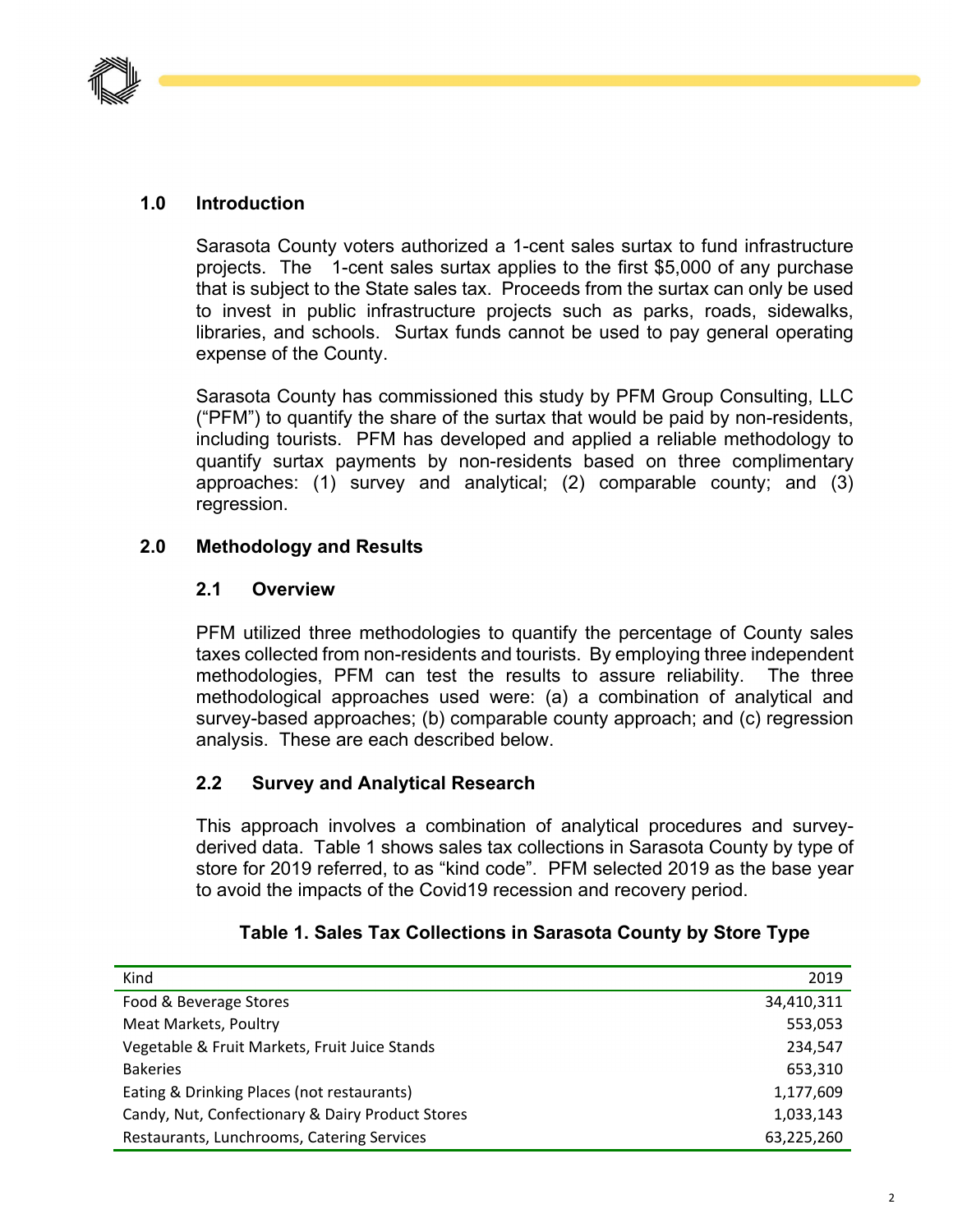

| Drinking Places (Alcoholic beverages served on premises)                 | 3,784,253  |
|--------------------------------------------------------------------------|------------|
| Apparel & Accessory Stores                                               | 18,543,724 |
| Shoe Stores                                                              | 1,846,800  |
| Feed & Seed Stores, Retail Nurseries                                     | 1,265,170  |
| Paint, Wallpaper & Hardware Dealers                                      | 6,057,383  |
| Farm Implements & Equipment Suppliers                                    | 966,087    |
| <b>General Miscellaneous Merchandise Stores</b>                          | 57,336,890 |
| Used Merchandise Stores, Second-Hand Stores, Antique Shops               | 2,994,271  |
| Sewing, Needlework & Piece Goods Stores                                  | 438,742    |
| Automotive Dealers (Sale & Lease), Tag Agencies & Tax Collectors         | 93,009,067 |
| <b>Automotive Accessories &amp; Parts</b>                                | 4,670,101  |
| <b>Gasoline Service Stations</b>                                         | 1,420,781  |
| Automobile Repair & Services                                             | 10,029,790 |
| <b>Aircraft Dealers</b>                                                  | 220,926    |
| <b>Boat Dealers</b>                                                      | 5,114,918  |
| Home Furniture, Furnishings & Equipment                                  | 17,696,061 |
| Household Appliances & Accessories                                       | 2,929,383  |
| Store & Office Equipment, Office Supplies                                | 1,618,267  |
| Radio, Television, Consumer Electronics, Computers, Music Stores         | 9,728,797  |
| <b>Building Contractors</b>                                              | 4,391,736  |
| Heating & Air Conditioning                                               | 1,692,702  |
| Electrical, Plumbing, Well Drilling, Pipes                               | 1,436,269  |
| Decorating, Painting, Papering, Drapery Installation                     | 1,512,276  |
| Roofing & Sheet Metal                                                    | 757,496    |
| Lumber aand Other Building Materials Dealers                             | 28,198,478 |
| Hotel/Motel Accommodations, Rooming Houses, Camps & Other Lodging Places | 34,332,979 |
| Barber Shops, Beauty Shops & Personal Appearance Services                | 2,074,977  |
| <b>Book Stores</b>                                                       | 789,707    |
| <b>Tobacco Stores &amp; Stands</b>                                       | 662,297    |
| Florists                                                                 | 466,758    |
| Fuel Dealers, LP Gas Dealers                                             | 178,841    |
| <b>Funeral Directors, Crematories &amp; Monuments</b>                    | 23,058     |
| Scrap Metal, Junk Yards, Salvaged Material                               | 192,023    |
| Itinerant Vendors, Peddlers, Direct Selling Establishments               | 1,008,889  |
| Laundry, Garment, Linen & Other Cleaning Services                        | 1,090,099  |
| Machine Shops, Foundries, Iron Work                                      | 82,519     |
| Horse, Cattle & Pet Dealers                                              | 212,012    |
| Camera & Photographic Supply Stores                                      | 182,284    |
| Storage & Warehousing                                                    | 170,651    |
| Gifts, Cards, Novelty, Hobby, Crafts & Toy Stores                        | 3,215,898  |
| Social, Fraternal, Commercial Clubs & Associations (All Dues)            | 134,423    |
| <b>Industrial Machinery</b>                                              | 1,540,431  |
| Admissions, Amusement & Recreation Services                              | 7,932,124  |
| Rental of Tangible Personal Property                                     | 3,908,270  |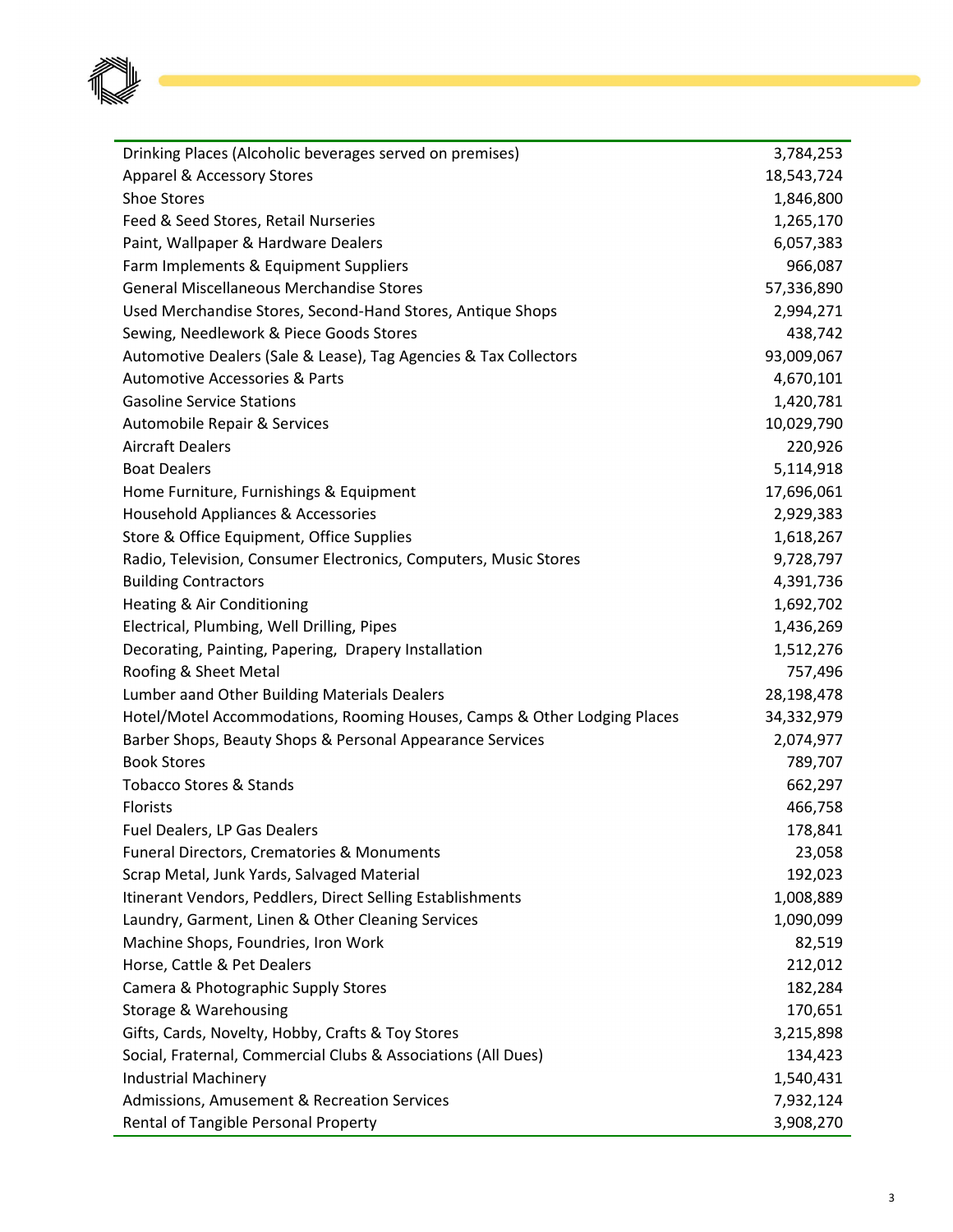

| Fabrication & Sales of Cabinets, Windows, Doors, Awnings, Septic Tanks, Neon Signs, | 1,741,483   |
|-------------------------------------------------------------------------------------|-------------|
| Plastic, etc.                                                                       |             |
| Manufacturing                                                                       | 17,697,630  |
| <b>Bottlers</b>                                                                     | 282,610     |
| $***$<br>Communication, Telephone, Telegraph, Radio & Television Stations           | 2,811,877   |
| Transportation, Railroads, Airlines, Bus, Trucking Lines                            | 787,933     |
| Graphic Arts, Printing, Publishing, Engraving, Binding, Blueprinting                | 2,369,716   |
| Insurance, Banking, Savings & Loans, Research Information Services, Income Tax      | 109,734     |
| Reports                                                                             |             |
| Sanitary & Industrial Supplies                                                      | 1,352,264   |
| Repair of Tangible Personal Property                                                | 2,623,559   |
| Advertising                                                                         | 157,333     |
| Nurseries, Landscapes, Tree Experts                                                 | 951,204     |
| <b>Vending Machine Operators</b>                                                    | 215,880     |
| Importing & Exporting                                                               | 181,636     |
| Medical, Dental, Surgical, Optical & Related Professional Services                  | 523,896     |
| <b>Wholesale Dealers</b>                                                            | 21,509,111  |
| Schools, Colleges & Educational Services                                            | 101,275     |
| Lease or Rental of Commercial Real Property                                         | 37,294,668  |
| Privately Owned Parking Lots, Boat Docks & Aircraft Hangars                         | 817,275     |
| Utilities, Electric, Gas, Water, Sewer                                              | 10,359,620  |
| <b>Exempt Facilities</b>                                                            | 14,974      |
| <b>Other Professional Services</b>                                                  | 1,074,935   |
| Taxable Services (per Chapter 212, F.S.)                                            | 3,514,455   |
| <b>Veterinary Services</b>                                                          | 179,654     |
| Miscellaneous                                                                       | 1,477,204   |
| Other ***                                                                           | 1,606,563   |
|                                                                                     | =========== |
| <b>Total of All Kind Codes</b>                                                      | 546,902,332 |

Source: Florida Department of Revenue

These data are the foundation for the analytical analysis. The initial step is to review each category or kind code to assess whether it is likely that non-residents and tourists purchase the good or service. Step two is to estimate the percentage purchased by non-residents. For example, non-residents will account for nearly 100% of all sales at hotels and motels. Few Sarasota County residents stay at hotels and motels in the County. By contrast, few tourists or other non-residents are likely to purchase lumber and building materials in Sarasota County.

Furthermore, many kind codes have very low levels of sales. Therefore, it is not efficient to invest much analytical time on these categories, because whatever volume is sold to non-residents will make little difference in the overall estimate for total sales to non-residents and tourists.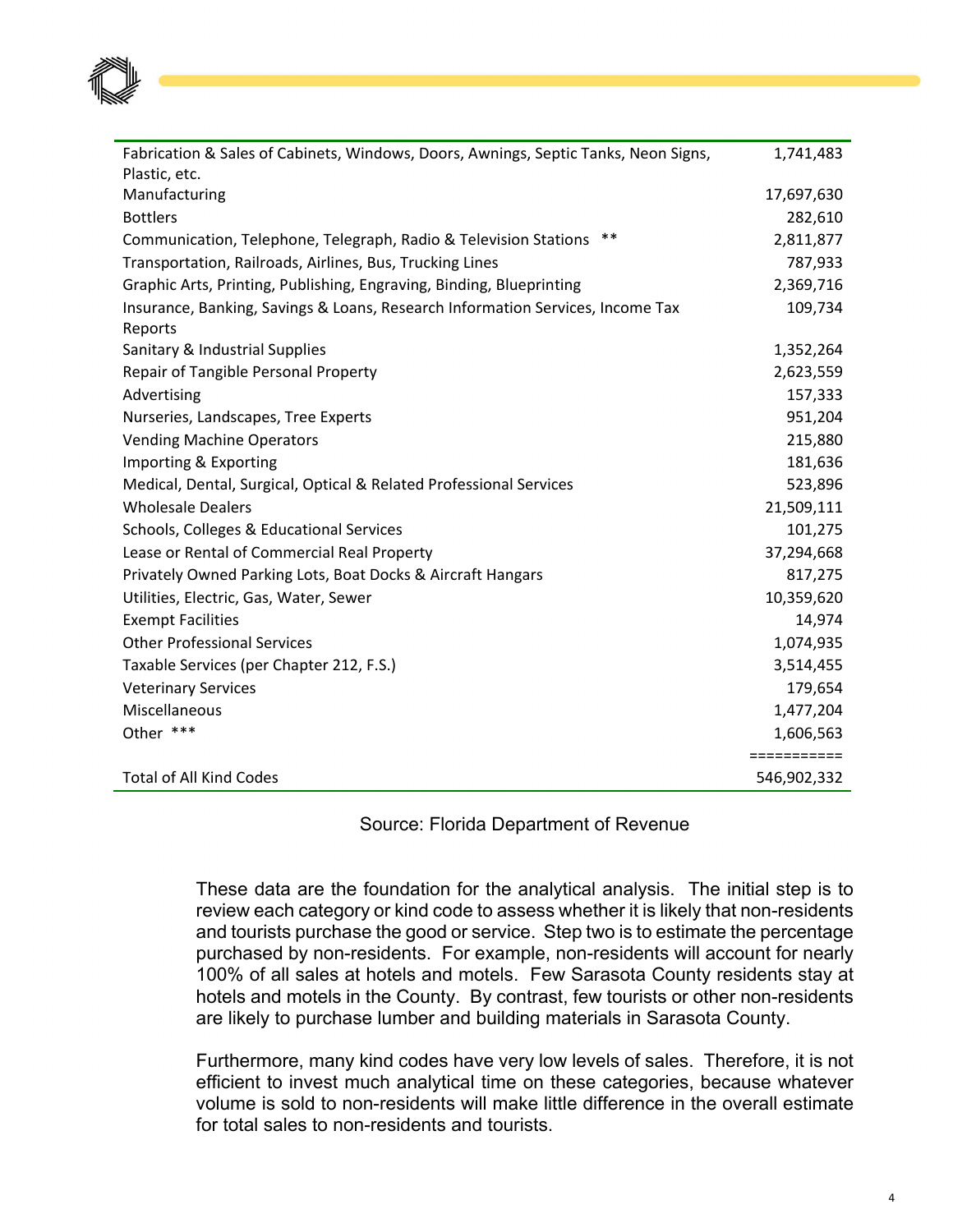

Therefore, it is useful to focus on those categories that account for large shares of overall sales and that have a substantial likelihood of significant sales to nonresidents. For example, a significant portion of sales at grocery stores, general merchandise stores, apparel stores, and at auto dealers are likely from nonresidents and/or tourists.

To make best use of the time and resources available for this study, PFM focused on sales from the store categories shown in Table 2. These categories directly accounted for 49% of total sales tax collections in Sarasota County in 2019.

#### **Table 2. Categories of Sales Selected for Survey Research Total Sales Tax Collections and Contribution to Total for 2019**

| Category                                                         | Sales Tax % Total |     |
|------------------------------------------------------------------|-------------------|-----|
| Food & Beverage Stores                                           | \$34,410,311      | 6%  |
| Restaurants, Lunchrooms, Catering Services                       | \$63,225,260      | 12% |
| <b>Apparel &amp; Accessory Stores</b>                            | \$18,543,724      | 3%  |
| <b>General Miscellaneous Merchandise Stores</b>                  | \$57,336,890      | 10% |
| Automotive Dealers (Sale & Lease), Tag Agencies & Tax Collectors | \$93,009,067      | 17% |
|                                                                  |                   |     |
| Total                                                            | \$266,525,252     | 49% |

To determine the percentage of sales from non-residents in these store categories, PFM commissioned a survey. ReconMR conducted the survey from July 19, 2021 through July 30, 2021. The survey was conducted by phone. Categories of businesses identified in Table 2 were randomly selected.

The survey produced 82 completed interviews. As discussed below, nonresidents account for 25% of all sales tax collections in Sarasota County. The results are accurate to within +/- 10% of their totals. Thus, we can be 95% confident that the percentage of sales taxes from non-residents lies between 15% and 35%.

Table 3 presents a summary of the survey results for the stores identified in Table 2. For these stores, sales to non-residents ranges from 25% at food and beverage stores (ie. grocery stores and similar outlets) to 40% at general merchandise stores.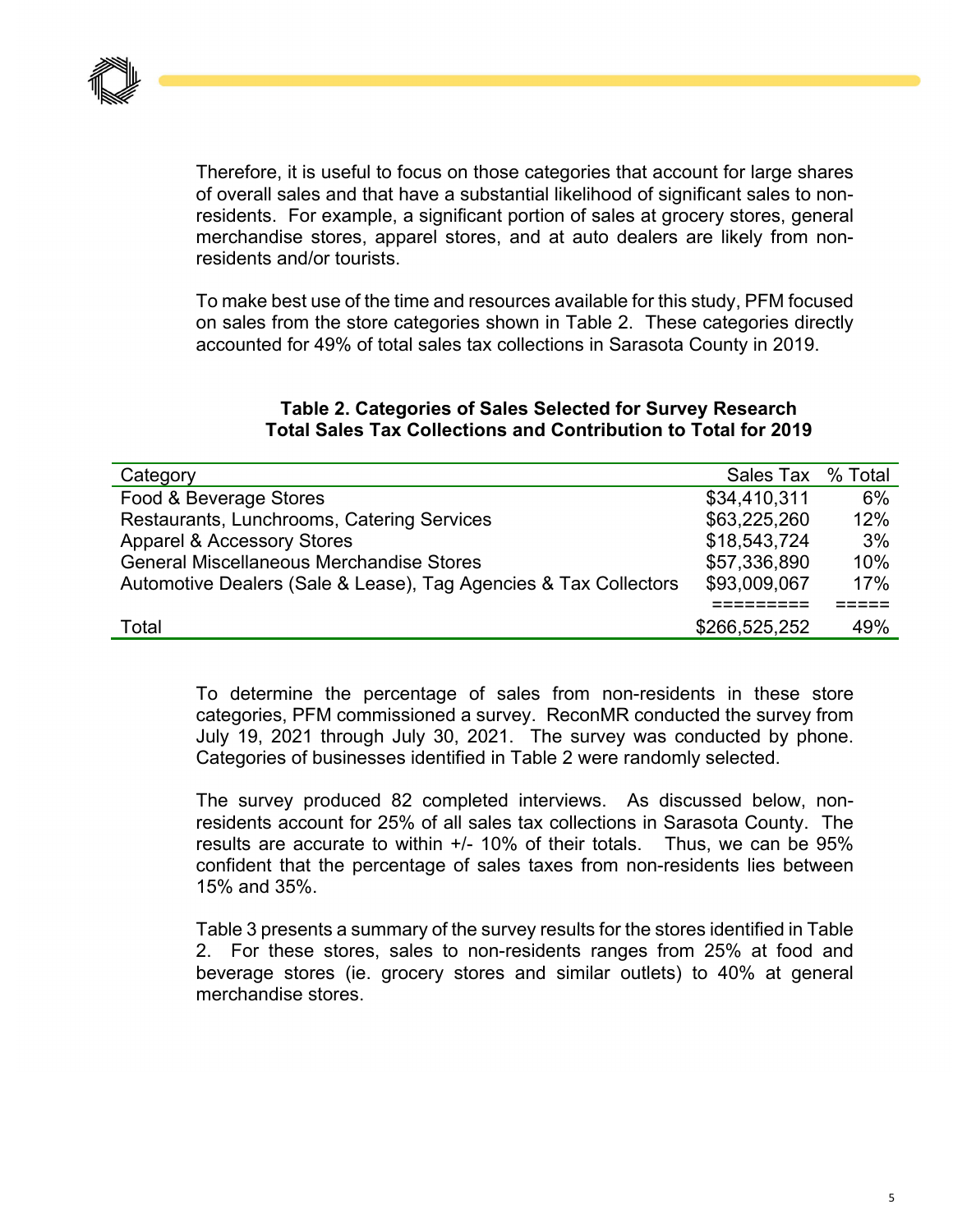

| Kind Code                                                        | % Non-Resident |
|------------------------------------------------------------------|----------------|
| Food & Beverage Stores                                           | 25%            |
| Restaurants, Lunchrooms, Catering Services                       | 32%            |
| Apparel & Accessory Stores                                       | 40%            |
| <b>General Miscellaneous Merchandise Stores</b>                  | 40%            |
| Automotive Dealers (Sale & Lease), Tag Agencies & Tax Collectors | 25%            |

#### **Table 3. Summary of Survey Results**

PFM applied these percentages directly to the total sales for each of these kind codes. Then PFM applied the same percentages of sales to non-residents for similar kind codes. For example, the 25% share at food & beverage stores was applied to meat markets and bakeries since they are like grocery and beverage stores. Similarly, the 32% share of sales to non-residents at restaurants was applied to the similar categories of eating and drinking places and to drinking places.

For all the other categories that were not directly related to those surveyed, PFM applied analytical judgement as discussed above. For instance, 99% of all sales at hotels and motels was estimated to be to non-residents and tourists. Zero percent of lumber sales are expected to be to non-residents and tourists. Finally, for miscellaneous stores, utilities, and leases or rentals of commercial real estate, PFM applied used an estimate of 35% of these sales to non-residents based on the survey average for the kind categories surveyed and shown in Table 3.

Table 4 presents the detailed calculations supporting the estimate that 25% of all sales taxes collected in Sarasota County in 2019 came from non-residents and tourists. The column labeled "2019" is the total amount of sales taxes generated from the store type or kind code. The column "% Non-Resident" is the percentage of the sales from non-residents and tourists in Sarasota County. The column "Sales Tax" is the product of 2019 X % Non-Resident. Since the volume of sales varies significantly by kind code, each kind code is separately calculated. Comparing: (a) the total sales tax collections in 2019 of \$546,902,332 to (b) the sales taxes from sales to non-residents of \$138,090,868 produces (c) the share of sales accounted for by non-residents of 25% of all sales taxes collected in 2019.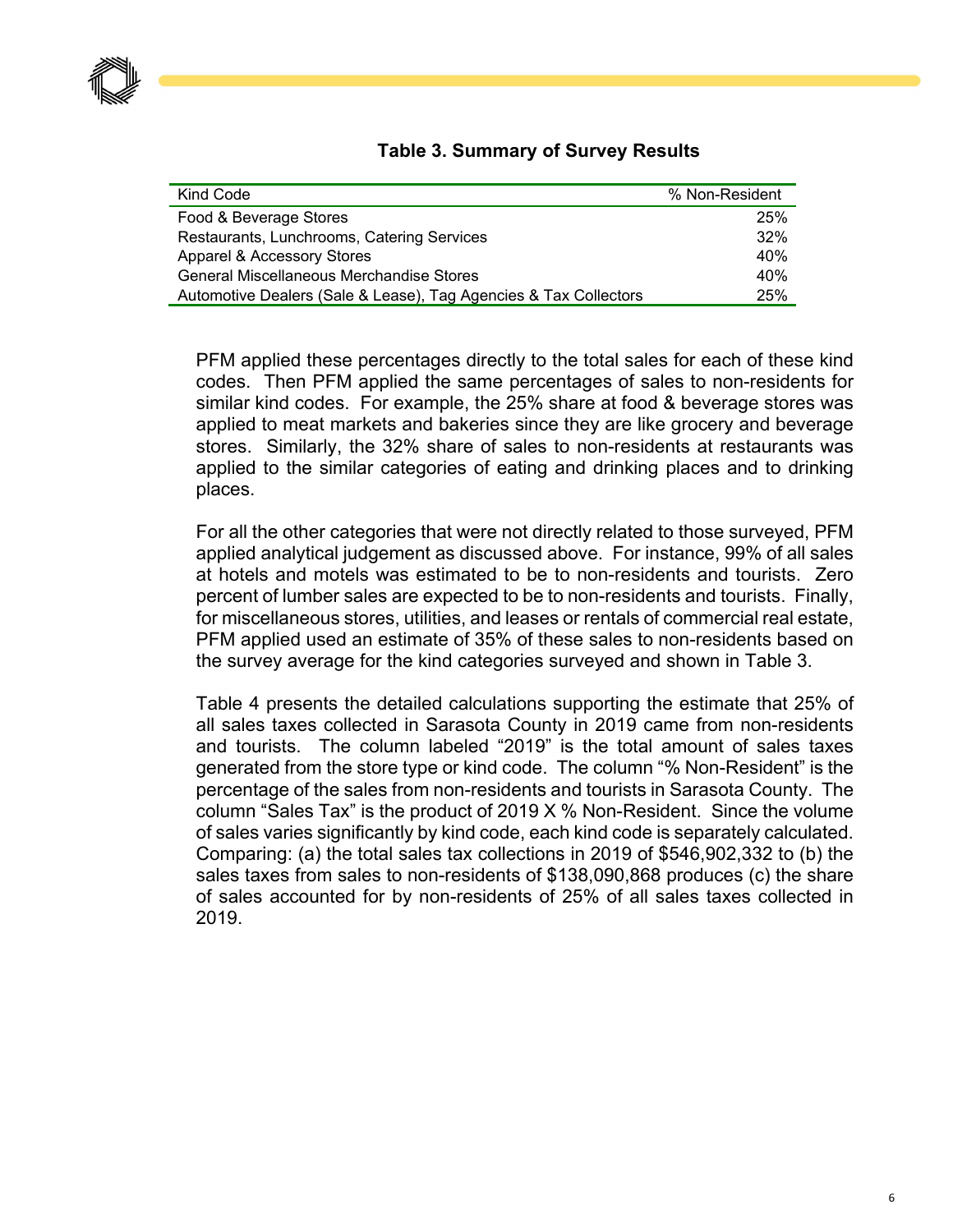| Kind                                                                     | 2019         | % Non-Resident | Sales Tax    |
|--------------------------------------------------------------------------|--------------|----------------|--------------|
| Food & Beverage Stores                                                   | \$34,410,311 | 25%            | \$8,602,578  |
| Meat Markets, Poultry                                                    | \$553,053    | 25%            | \$138,263    |
| Vegetable & Fruit Markets, Fruit Juice Stands                            | \$234,547    | 25%            | \$58,637     |
| <b>Bakeries</b>                                                          | \$653,310    | 25%            | \$163,327    |
| Eating & Drinking Places (not restaurants)                               | \$1,177,609  | 32%            | \$375,788    |
| Candy, Nut, Confectionary & Dairy Product Stores                         | \$1,033,143  | 15%            | \$154,971    |
| Restaurants, Lunchrooms, Catering Services                               | \$63,225,260 | 32%            | \$20,175,883 |
| Drinking Places (Alcoholic beverages served on premises)                 | \$3,784,253  | 32%            | \$1,207,597  |
| Apparel & Accessory Stores                                               | \$18,543,724 | 40%            | \$7,352,041  |
| <b>Shoe Stores</b>                                                       | \$1,846,800  | 40%            | \$732,202    |
| Feed & Seed Stores, Retail Nurseries                                     | \$1,265,170  | 0%             | \$0          |
| Paint, Wallpaper & Hardware Dealers                                      | \$6,057,383  | 0%             | \$0          |
| Farm Implements & Equipment Suppliers                                    | \$966,087    | 0%             | \$0          |
| General Miscellaneous Merchandise Stores                                 | \$57,336,890 | 40%            | \$22,732,391 |
| Used Merchandise Stores, Second-Hand Stores, Antique Shops               | \$2,994,271  | 20%            | \$593,570    |
| Sewing, Needlework & Piece Goods Stores                                  | \$438,742    | 0%             | \$0          |
| Automotive Dealers (Sale & Lease), Tag Agencies & Tax Collectors         | \$93,009,067 | 25%            | \$23,466,903 |
| Automotive Accessories & Parts                                           | \$4,670,101  | 25%            | \$1,178,302  |
| <b>Gasoline Service Stations</b>                                         | \$1,420,781  | 25%            | \$358,474    |
| Automobile Repair & Services                                             | \$10,029,790 | 25%            | \$2,530,593  |
| <b>Aircraft Dealers</b>                                                  | \$220,926    | 0%             | \$0          |
| <b>Boat Dealers</b>                                                      | \$5,114,918  | 25%            | \$1,290,533  |
| Home Furniture, Furnishings & Equipment                                  | \$17,696,061 | 0%             | \$0          |
| Household Appliances & Accessories                                       | \$2,929,383  | 0%             | \$0          |
| Store & Office Equipment, Office Supplies                                | \$1,618,267  | 0%             | \$0          |
| Radio, Television, Consumer Electronics, Computers, Music Stores         | \$9,728,797  | 0%             | \$0          |
| <b>Building Contractors</b>                                              | \$4,391,736  | 0%             | \$0          |
| Heating & Air Conditioning                                               | \$1,692,702  | 0%             | \$0          |
| Electrical, Plumbing, Well Drilling, Pipes                               | \$1,436,269  | 0%             | \$0          |
| Decorating, Painting, Papering, Drapery Installation                     | \$1,512,276  | 0%             | \$0          |
| Roofing & Sheet Metal                                                    | \$757,496    | 0%             | \$0          |
| Lumber aand Other Building Materials Dealers                             | \$28,198,478 | 0%             | \$0          |
| Hotel/Motel Accommodations, Rooming Houses, Camps & Other Lodging Places | \$34,332,979 | 99%            | \$33,989,649 |
| Barber Shops, Beauty Shops & Personal Appearance Services                | \$2,074,977  | 10%            | \$207,498    |
| <b>Book Stores</b>                                                       | \$789,707    | 10%            | \$78,971     |
| <b>Tobacco Stores &amp; Stands</b>                                       | \$662,297    | 10%            | \$66,230     |
| <b>Florists</b>                                                          | \$466,758    | 5%             | \$23,338     |
| Fuel Dealers, LP Gas Dealers                                             | \$178,841    | 5%             | \$8,942      |
| Funeral Directors, Crematories & Monuments                               | \$23,058     | 0%             | \$0          |
| Scrap Metal, Junk Yards, Salvaged Material                               | \$192,023    | 0%             | \$0          |

#### **Table 4. Detailed Results of Percent of Sales Taxes Collected from Non-residents and Tourists in Sarasota County**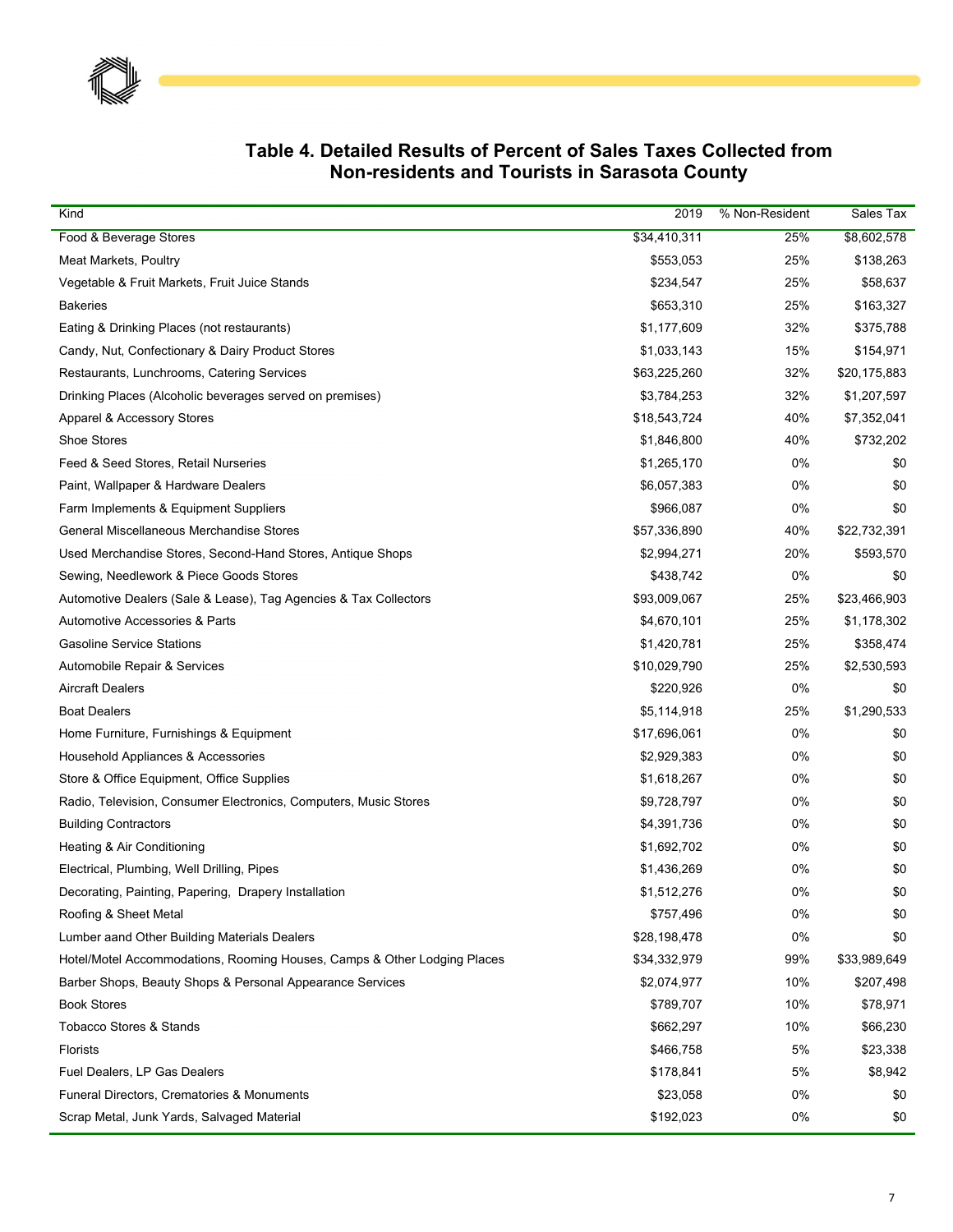

| Itinerant Vendors, Peddlers, Direct Selling Establishments                                        | \$1,008,889   | 0%  | \$0           |
|---------------------------------------------------------------------------------------------------|---------------|-----|---------------|
| Laundry, Garment, Linen & Other Cleaning Services                                                 | \$1,090,099   | 0%  | \$0           |
| Machine Shops, Foundries, Iron Work                                                               | \$82,519      | 0%  | \$0           |
| Horse, Cattle & Pet Dealers                                                                       | \$212,012     | 0%  | \$0           |
| Camera & Photographic Supply Stores                                                               | \$182,284     | 40% | \$72,270      |
| Storage & Warehousing                                                                             | \$170,651     | 5%  | \$8,533       |
| Gifts, Cards, Novelty, Hobby, Crafts & Toy Stores                                                 | \$3,215,898   | 40% | \$1,275,009   |
| Social, Fraternal, Commercial Clubs & Associations (All Dues)                                     | \$134,423     | 0%  | \$0           |
| <b>Industrial Machinery</b>                                                                       | \$1,540,431   | 0%  | \$0           |
| Admissions, Amusement & Recreation Services                                                       | \$7,932,124   | 95% | \$7,535,518   |
| Rental of Tangible Personal Property                                                              | \$3,908,270   | 95% | \$3,712,857   |
| Fabrication & Sales of Cabinets, Windows, Doors, Awnings, Septic Tanks, Neon Signs, Plastic, etc. | \$1,741,483   | 0%  | \$0           |
| Manufacturing                                                                                     | \$17,697,630  | 0%  | \$0           |
| <b>Bottlers</b>                                                                                   | \$282,610     | 0%  | \$0           |
| Communication, Telephone, Telegraph, Radio & Television Stations **                               | \$2,811,877   | 0%  | \$0           |
| Transportation, Railroads, Airlines, Bus, Trucking Lines                                          | \$787,933     | 0%  | \$0           |
| Graphic Arts, Printing, Publishing, Engraving, Binding, Blueprinting                              | \$2,369,716   | 0%  | \$0           |
| Insurance, Banking, Savings & Loans, Research Information Services, Income Tax Reports            | \$109,734     | 0%  | \$0           |
| Sanitary & Industrial Supplies                                                                    | \$1,352,264   | 0%  | \$0           |
| Repair of Tangible Personal Property                                                              | \$2,623,559   | 0%  | \$0           |
| Advertising                                                                                       | \$157,333     | 0%  | \$0           |
| Nurseries, Landscapes, Tree Experts                                                               | \$951,204     | 0%  | \$0           |
| Vending Machine Operators                                                                         | \$215,880     | 0%  | \$0           |
| Importing & Exporting                                                                             | \$181,636     | 0%  | \$0           |
| Medical, Dental, Surgical, Optical & Related Professional Services                                | \$523,896     | 0%  | \$0           |
| <b>Wholesale Dealers</b>                                                                          | \$21,509,111  | 0%  | \$0           |
| Schools, Colleges & Educational Services                                                          | \$101,275     | 0%  | \$0           |
| Lease or Rental of Commercial Real Property                                                       | \$37,294,668  | 0%  | \$0           |
| Privately Owned Parking Lots, Boat Docks & Aircraft Hangars                                       | \$817,275     | 0%  | \$0           |
| Utilities, Electric, Gas, Water, Sewer                                                            | \$10,359,620  | 0%  | \$0           |
| <b>Exempt Facilities</b>                                                                          | \$14,974      | 0%  | \$0           |
| <b>Other Professional Services</b>                                                                | \$1,074,935   | 0%  | \$0           |
| Taxable Services (per Chapter 212, F.S.)                                                          | \$3,514,455   | 0%  | \$0           |
| <b>Veterinary Services</b>                                                                        | \$179,654     | 0%  | \$0           |
| Miscellaneous                                                                                     | \$1,477,204   | 0%  | \$0           |
| Other ***                                                                                         | \$1,606,563   | 0%  | \$0           |
|                                                                                                   | ===========   |     | ===========   |
| Total of All Kind Codes                                                                           | \$546,902,332 |     | \$138,090,868 |
|                                                                                                   |               |     | 25%           |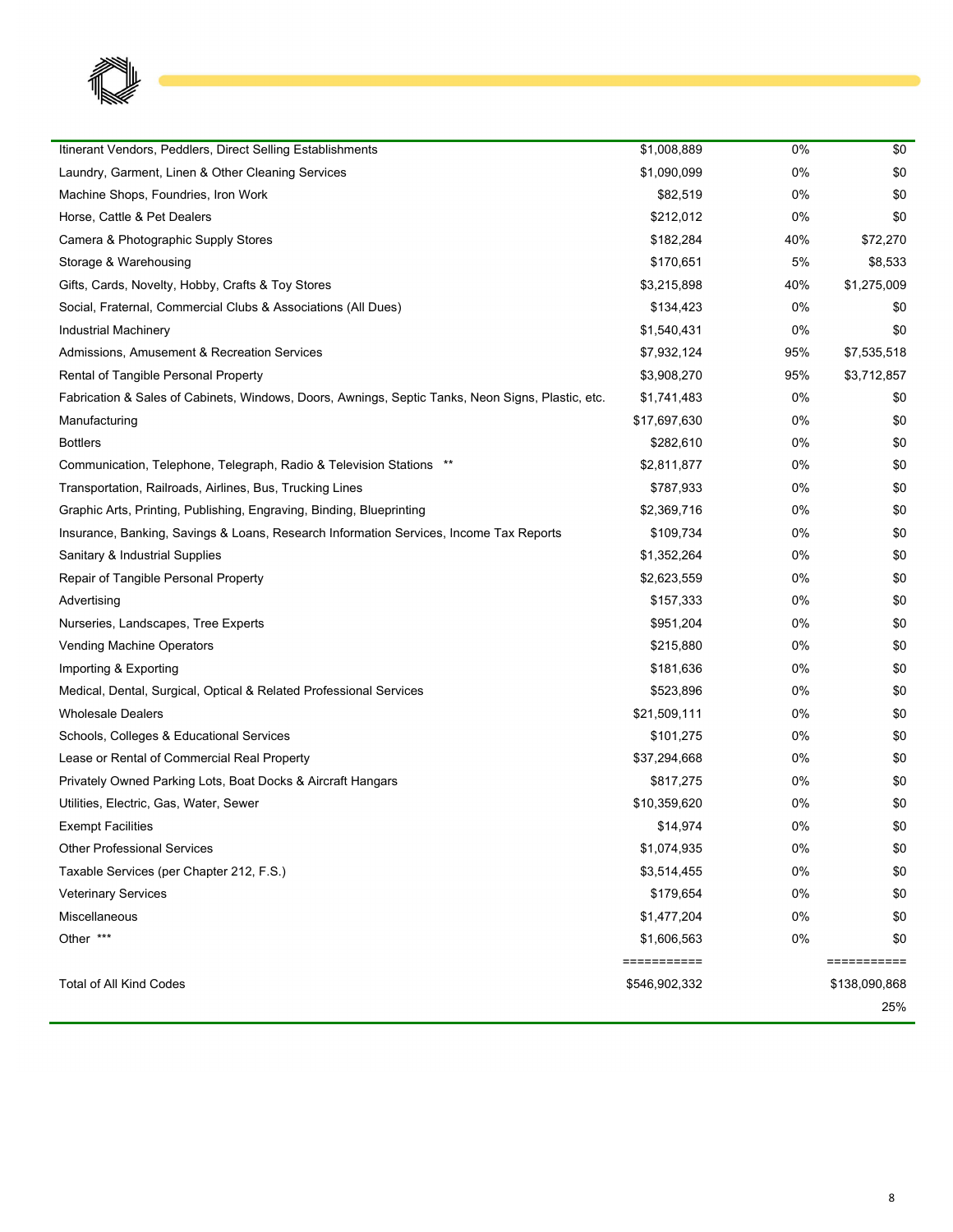

# **2.3 Comparable County Analysis**

The second methodology utilized was a comparable county approach. In a perfect world there would be a set of counties in Florida exactly like Sarasota in all ways except that they would have no sales to non-residents or tourists. Then, all we would need to do is to compare the sales per person in the comparables to Sarasota County to determine the share of sales in Sarasota County that are from non-residents.

Of course, such a perfect set of comparables does not exist. To identify comparable counties for the purposes of quantifying sales to non-residents, we must first recognize that sales to residents are closely related to income. In fact, the relationship between income per capita and sales per capita is very strong, measured at a correlation of 0.71. This essentially means that 71% of the variation in sales per person is tied to income per person. Figure 1 illustrates this close relationship between income per capita and sales per capita. Sarasota County is denoted in red in Figure 1.

Sarasota County has a relatively high income per capita at \$66,678 ranking 7<sup>th</sup> in Florida, the County ranks  $8<sup>th</sup>$  in sales tax collections per capita. The reasons why Sarasota County has relatively high sales tax collections per capita is because of its relatively high per capita income and the large volume of sales in Sarasota County to non-residents and to tourists.



**Figure 1. Income per Person and Sales Tax Collections per Person**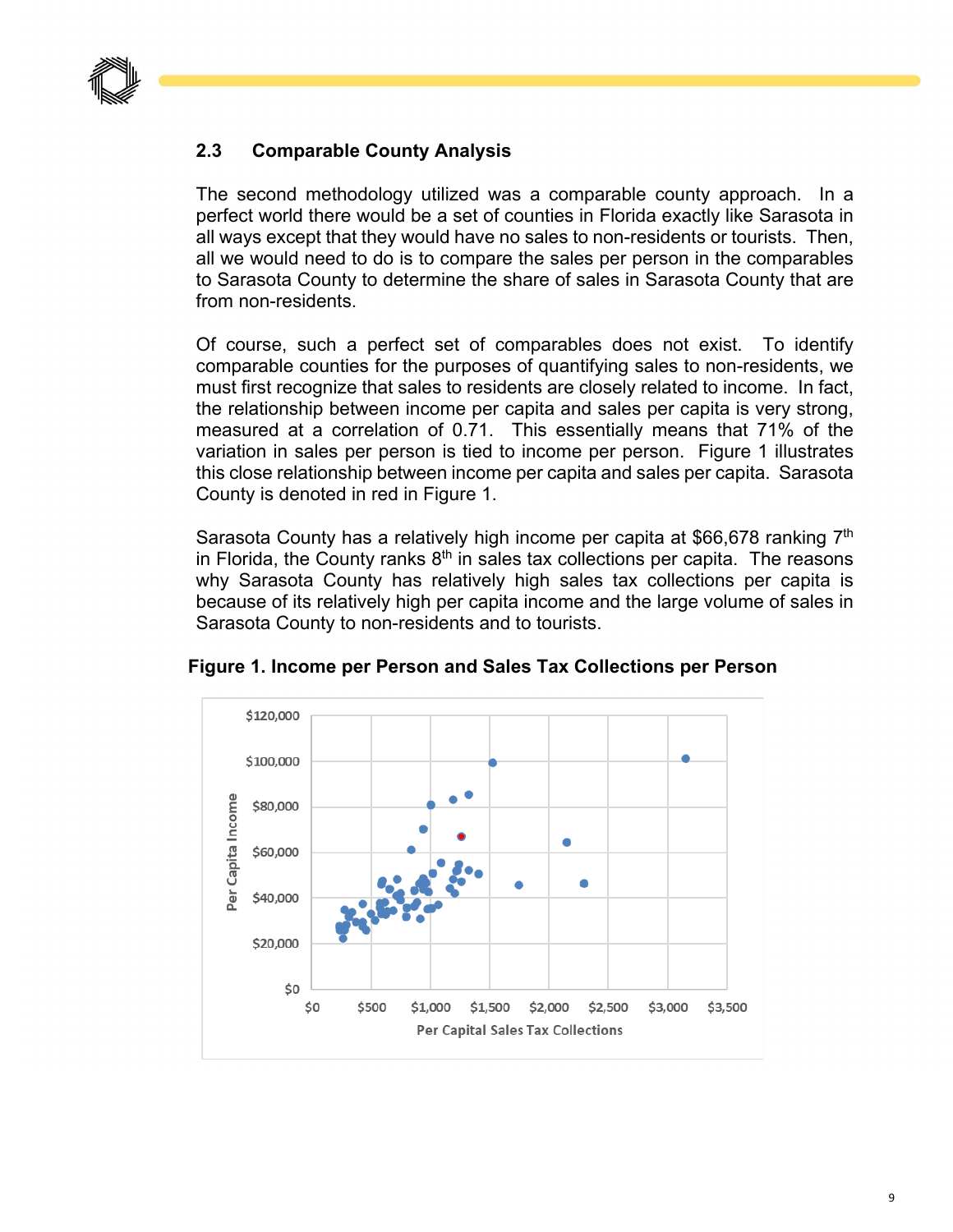

Therefore, for the purposes of this study comparable counties will be identified based on their incomes per capita. Table 5 displays a set of counties comparable to Sarasota based on per capita income. The table also compares each county's sales tax collections per capita to Sarasota's and highlights the variation of each one compared to Sarasota County.

| County              | 2019 Sales Tax  | 2019       | 2019 Sales Tax  | 2019 per      | Variation v |
|---------------------|-----------------|------------|-----------------|---------------|-------------|
|                     | Collections     | Population | Collections per | capita income | Sarasota    |
|                     |                 |            | capita          |               |             |
| Palm Beach          | \$1,778,258,418 | 1,496,770  | \$1,188.1       | \$83,268      | $-6%$       |
| <b>Indian River</b> | \$160,278,426   | 159,923    | \$1,002.2       | \$80,818      | $-21%$      |
| St. Johns           | \$248,896,952   | 264,672    | \$940.4         | \$70,498      | $-25%$      |
| Sarasota            | \$546,902,332   | 433,742    | \$1,260.9       | \$66,878      | 0%          |
| Nassau              | \$74,044,277    | 88,625     | \$835.5         | \$61,329      | $-34%$      |
| Pinellas            | \$1,063,861,616 | 974,996    | \$1,091.1       | \$55,607      | $-13%$      |
| Miami-Dade          | \$3,379,944,648 | 2,716,940  | \$1,244.0       | \$54,902      | $-1%$       |

#### **Table 5. Comparable Counties Based on Per Capita Income and Sales Tax Collections Per Capita**

The variances in sales tax collections per capita compared to Sarasota County ranges from -34% to 1%. On average Sarasota County has sales tax collections per capita 14% higher than counties with comparable per capita incomes. All of the comparable counties shown in Table 5 have some volume of sales to nonresidents of those counties. If we assume a modest 10% share of sales to nonresidents in the comparable counties, then Sarasota County is experiencing sales to non-residents of 24%.

This estimate of sales to non-residents of Sarasota County of 24% compares favorably to the 25% estimate based on the survey/analytical method. This test confirms the reliability of the survey/analytical method.

#### **2.4 Regression Analysis**

The third methodology to estimate the share of sales taxes collected from nonresidents of Sarasota County employed econometric analysis using the ordinary least squares regression technique. Econometric analysis is a statistical technique based on economic modeling. In this case the economic model seeks to explain variations in sales tax collections per capita across Florida's 67 counties in 2019 as a function of income per capita and the volume of tourists.

As discussed above, there is a demonstrably, strong, positive, relationship between per capita income and sales tax collections per capita. This strong, positive, relationship is consistent with microeconomics, and frankly common sense. Similarly, it is reasonable to expect that the more tourists there are in a county, the higher its sales tax collections per capita will be. These are testable hypotheses. The equation is as follows: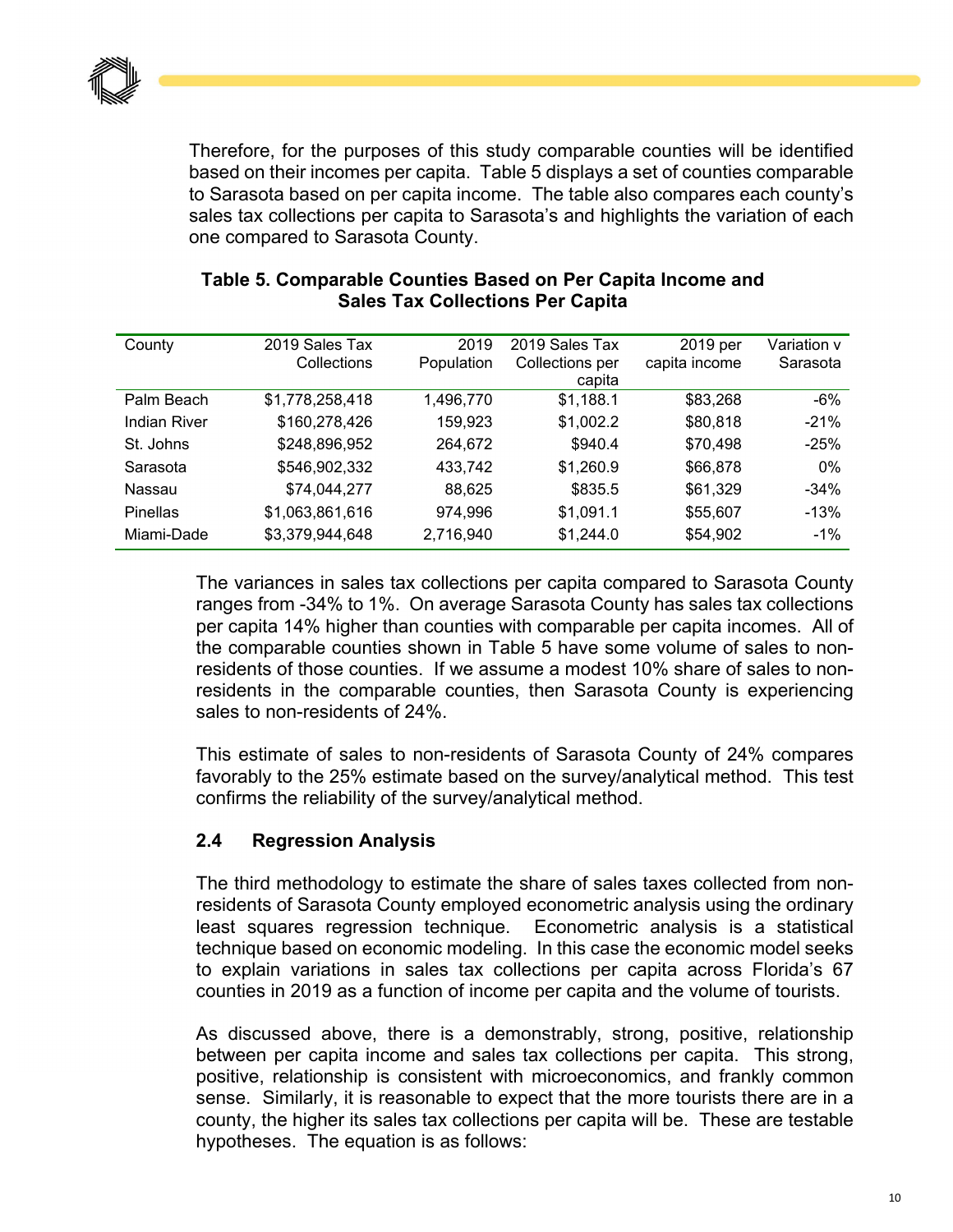

Sales tax collections per person<sub>i</sub> =  $C$  + B1  $*$  Income per person<sub>i</sub> + B2  $*$  tourists<sub>i</sub>

Where: i represents each of the 67 Florida counties C is the constant term, or intercept, for a linear equation B1 is the influence of income per Person on Sales tax collections per person in each county B2 is the influence of the number of tourists in each county

Since there are no reliable estimates for the number of tourists in each Florida county in 2019, we use a proxy variable – tourist tax collections. Most Florida counties have enacted tourist development taxes. While these vary across the counties, they do provide a useful proxy variable for the number of tourists in 2019.

In a regression analysis using the least squares approach, the values for C, B1 and B2 are estimated to produce the best fitting line to the data. This is accomplished through a statistical procedure that minimized the squared differences between the line and the data. Hence the name "least squares".

Table 6 contains the results of the least squares regression analysis. The model produced a very good fit to the data as evidenced by the Adjusted R Square value of 0.76. This means that the model explained 76% of the variation in sales tax collections per capita across all 67 Florida counties in 2019. Given that sales tax collections per capita ranged from \$2 to \$3,152 this is a very good fit. The F statistic at over 100 means that the overall model provides very reliable overall results.

We are particularly interested in the values of the coefficients for income/person and TDT/person (our proxy for the number of tourists). In both cases the coefficient estimates are highly significant and reliable. The coefficient estimates have very low standard errors and as a result very high t stat values. Any t stat value above 2.0 means that the coefficient estimate is statistically significant and different from zero. The P-value is a measure of the probability that the coefficient estimate is not what is measure, but instead is zero. As shown, there is zero probability that the coefficient estimates are zero.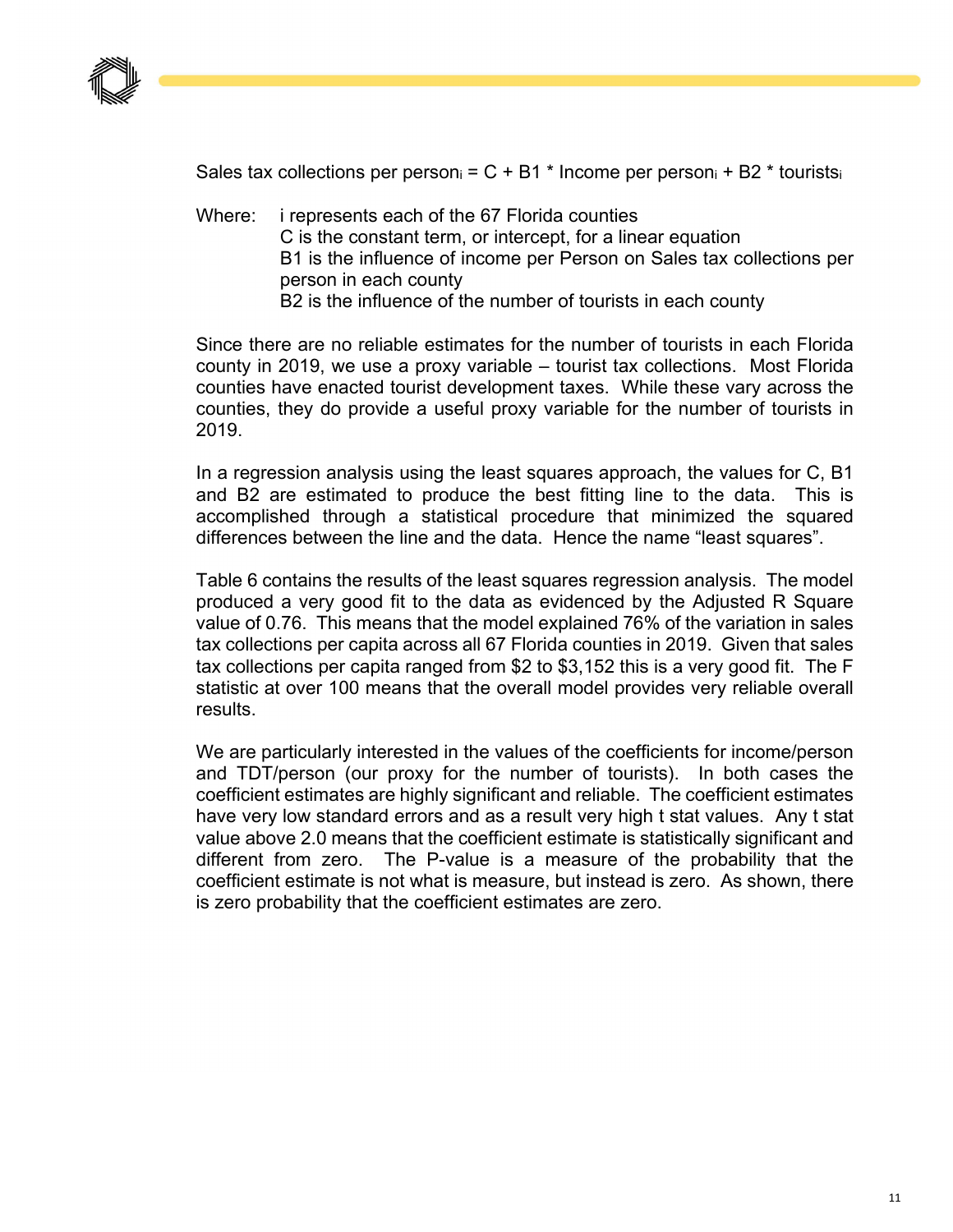

## **Table 6. Least Squares Regression Results**

#### SUMMARY OUTPUT

| Multiple R            | 0.87   |  |
|-----------------------|--------|--|
| R Square              | 0.76   |  |
| Adjusted R Square     | 0.76   |  |
| <b>Standard Error</b> | 248.82 |  |
| Observations          | 67     |  |
| <b>ANOVA</b>          |        |  |
|                       |        |  |

|                 | df            | SS              | MS         | F        | F         |
|-----------------|---------------|-----------------|------------|----------|-----------|
| Regression      | $\mathcal{L}$ | 12807462.5      | 6403731.23 | 103.4352 | 8.9E-21   |
| Residual        | 64            | 3962275.69      | 61910.5577 |          |           |
| Total           | 66            | 16769738.2      |            |          |           |
|                 |               |                 |            |          |           |
|                 |               | <b>Standard</b> |            |          |           |
|                 | Coefficients  | Error           | t Stat     | P-value  | Lower 95% |
|                 |               |                 |            |          |           |
| Intercept       | 207.08        | 93.92           | 2.20       | 0.03     | 19.45     |
|                 |               |                 |            |          |           |
| TDT/Person      | 3.60<br>0.43  |                 | 8.42       | 0.00     | 2.75      |
| 2019 per capita |               |                 |            |          |           |
| income          | 0.01          | 0.00            | 5.57       | 0.00     | 0.01      |

Table 7 provides the interpretation of the meaning of these coefficient estimates for this study. In Sarasota County the income/person is \$66,878. TDT/person is \$39, and sales tax collections/person is \$1,261. The coefficients from the regression inform about the contribution of income/person to sales tax collection/person holding all other variables constant. Similarly, the coefficient on TDT/person reflects the relative contribution of tourists holding all other variables constant.

*Significance* 

To determine the relative contribution of tourists to sales tax collections per person, the coefficients are each multiplied by their corresponding data points just as in the original equation that was estimated using the regression analysis. The relative contribution of tourists is 15% using this approach.